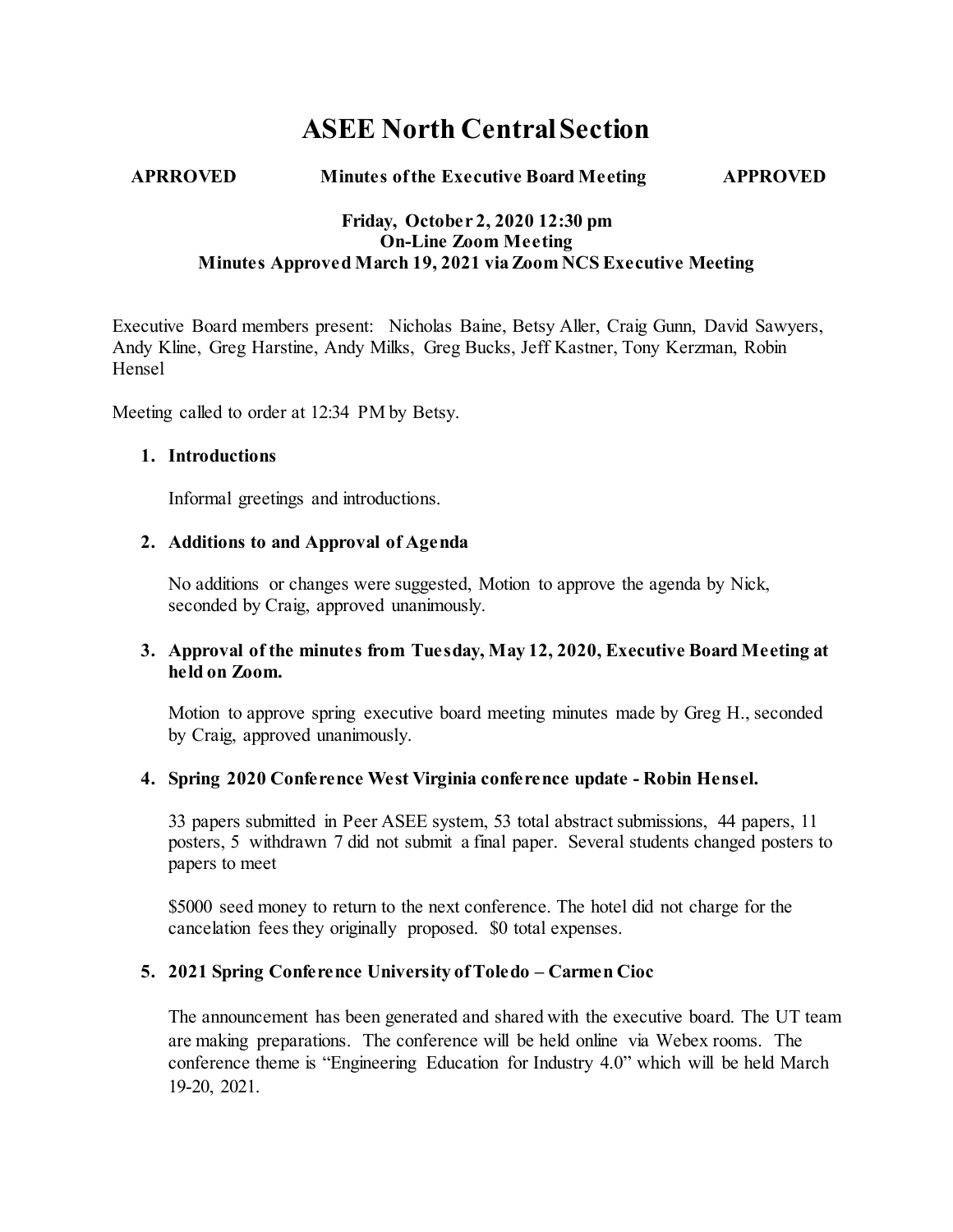The Southeast section has suggested a joint spring online zone conference. Southeast normally has their conference in early March, earlier than when we traditionally hold the NCS conference.

Discussion regarding a joint conference.

Advantages - more people, larger conference Disadvantages – less control, less intimate when online

Betsy – is there support for a joint conference? The consensus is to not have a joint conference.

Motion to hold Online NCS spring conference, hosted by the University Toledo and not join the Southeast Section made by Greg H. and seconded Nick, approved unanimously.

### **6. Best Paper Awards Chair – Kumar Yelamarthi, Central Michigan University**

Kumar was unable to attend. Report by Betsy, the 2020 NCS Virtual Conference (WVU) best paper was submitted to ASEE National:

Averill, R., & Recktenwald, G., & Roccabianca, S., & Mejia-Alvarez, R. (2020, March), *The Need for Holistic Implementation of SMART Assessment* Paper presented at 2020 ASEE North Central Section conference, Morgantown, West Virginia. https://cms.jee.org/35749

#### **7. Treasurer's Report – Gregory Harstine, University of Akron**

Revenue for the period \$23.07, expenses \$754.50. Current BASS account balance \$10, 482.86. There is a difference of 340.25 from the national balance \$10,142.61, Greg indicated that quarterly reports are arriving more consistently from national.

Motion made by Nick to accept the treasurer's report, seconded by Carmen, approved unanimously.

Robin will forward a \$5000 check made out to UT with memo for ASEE conference seed money to Carmen.

See attached 1-page report

#### **8. Campus Representative Report – Craig Gunn Michigan State University**

Craig sent messages to campus reps there have been problems with the distribution list. After communicating with Tim Manicom regarding general data protection standards the system now requires members to opt in to authorize communications which may have caused some reps not to receive emails.

#### **9. Vice Chair Report – Nicholas Baine, Grand Valley State University**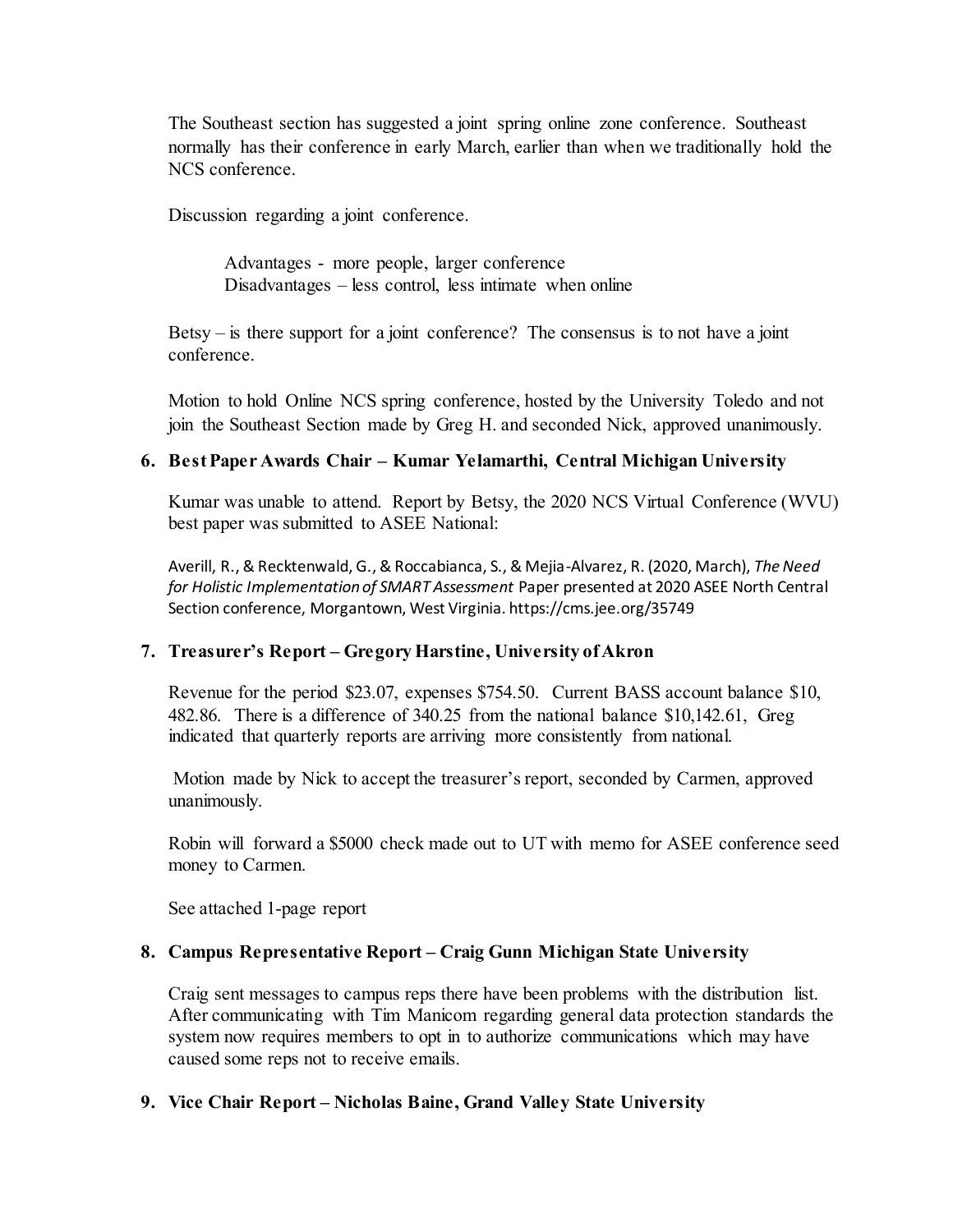Outstanding Teaching Award – Nick will send out the announcement for nominations in the next few weeks

#### **10.Elections 2021**

Openings for Chair, Vice Chair and 2 directors for spring elections.

Nominations should be submitted to Karina and the elections will be held electronically in the spring.

#### **11. Newsletter Editor Report – Jeffrey Kastner, University of Cincinnati**

Jeff had to leave the meeting early for class. Submit information to Betsy or Nick to be included in the fall newsletter.

#### **12. Chair Report – Betsy Aller, Western Michigan University**

Proposal for appointment of Andy Kline to update bylaws, constitution and generate history archives for the NCS section.

Motion to appoint Andy Kline to update the NCS section bylaws and constitution by Nick, seconded by Greg H., passed unanimously.

Upcoming Conferences: **Toledo 2021 Pittsburgh 2022 WVU 2023 2024??? Available, possibly Western Michigan**

#### **13.Good of the Order**

Craig – WMU did Sunday in the Park with George outdoors. It was very well done, support your local theatre.

Possible Zoom meeting in late November to see if the UT team needs conference help or support.

#### **14. Adjournment**

All agenda business was completed, Greg H. motioned to end the meeting, seconded by Nick. The meeting was adjourned at 1:36 PM.

DRAFT Minutes submitted by Milks

#### **Attachments:**

Treasurer's report (1 page)